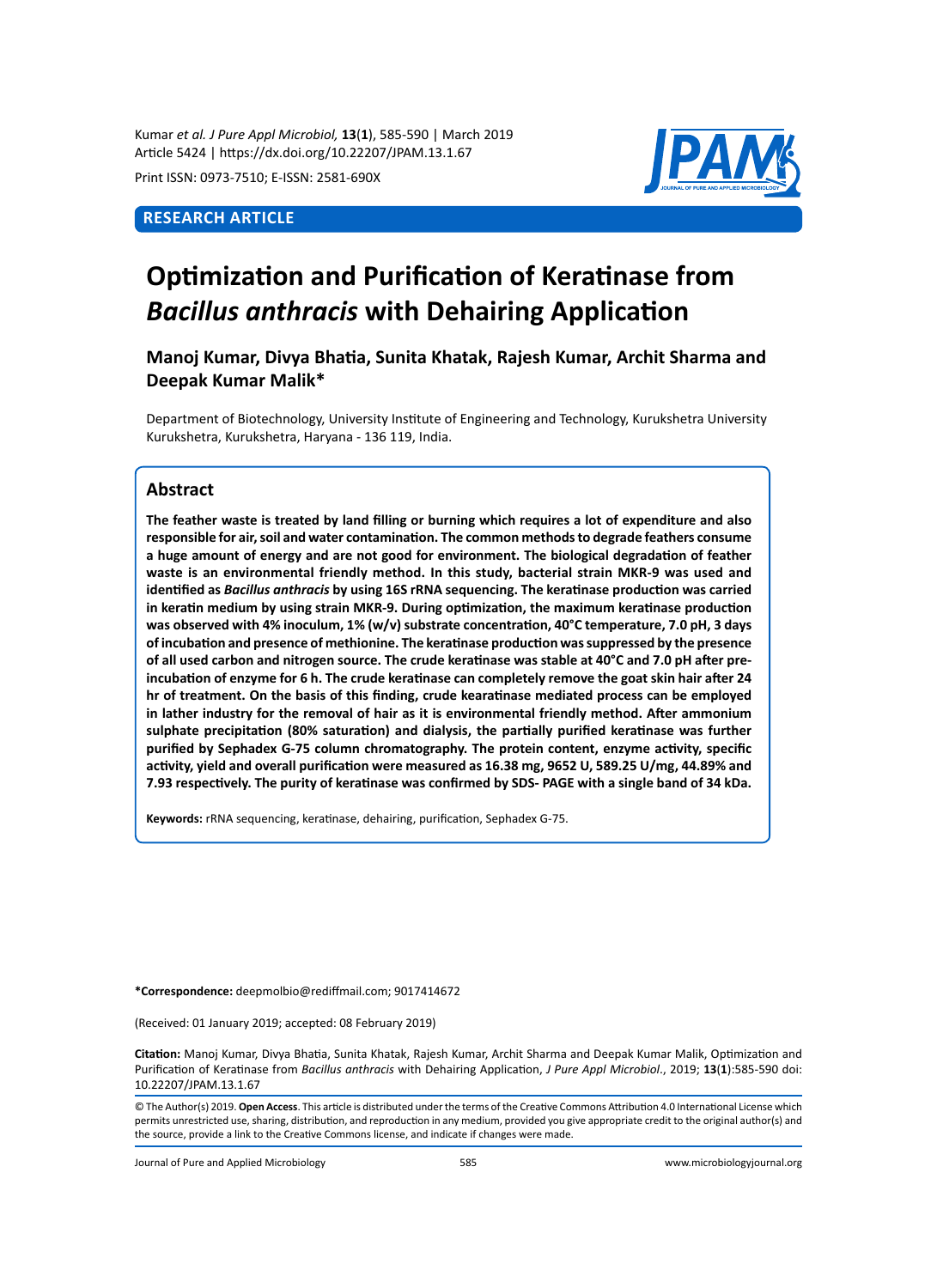#### **INTRODUCTION**

A huge amount of keratinaceous waste is accumulated in our environment in the shape of chicken feathers, skin, hair, nails, hoofs and horns. This matter can be transformed into valuable products of great business value by using biodegradation. It has been estimated that 400 million tons chicks are processed each week globally; the daily build up of feather waste accumulates five million tons (Hans *et al*., 2012). Feathers represent 5-7 % of whole weight of fully grown chicken (Joshi *et al*., 2007). Keratinases have application in pharmaceutical, feed, fertilizer, detergent and leather industry. The enzyme is known as "green chemicals" due to their eco-friendly nature. The keratinolytic bacteria were isolated from soil and poultry compost (Manczinger *et al*., 2003; Zerdani *et al*., 2004). The majority of purified keratinases known till now cannot totally degrade native keratin. The study of keratinolysis is not fully elucidated till now (Ramnani *et al*., 2005). In addition, they are helpful for removing the hair from hides during leather processing and solubilization of prions-the contributory agent of prion diseases (Macedo *et al*., 2005; Tiwary and Gupta, 2010; Langeveld *et al*., 2003). It is significant to biologically degrade the accumulated feather waste which is ecofriendly. Keeping in view of feather waste accumulation, optimization, purification of keratinase was studied by using bacterial strain MKR-9 with dehairing ability.

# **MATERIALS AND METHODS Enzyme production and keratinase assay**

In this study, bacterial strain MKR-9 was used and identified by 16S rRNA sequencing from Institute of Microbial Technology Chandigarh, India. The taxonomic relationship was studied by using EZ-TAXON tool. The 16S rRNA sequence was submitted to Gen Bank. The phylogenetic tree was generated by using neighbor joining algorithm. The enzyme production was carried out in keratin medium by inoculating MKR-9 strain for 3 days. The composition of keratin medium was in  $gl<sup>-1</sup>$  as (10 feather powder; 0.5 NaCl; 0.3  $K_2$ HPO<sub>4</sub>; 0.4 KH<sub>2</sub>PO<sub>4</sub>; 0.1 MgSO<sub>4</sub>. 6H<sub>2</sub>O; pH 7.0). The cell free extract was used to evaluate the keratinase activity. The keratinolytic activity was measured with feather as a substrate with some

modifications in methodology (Wawrzkiewicz *et al*., 1987). The 1.0 ml enzyme was incubated with 0.1 g of feather powder and suspended in 5 ml of phosphate buffer (pH 7.0). The buffer and feather powder was used as control. The reaction mixtures were incubated at 37°C for 2 h at 120 rpm. After incubation, the reaction was quenched by adding 2 ml of 10% trichloro acetic acid. The control sample was also prepared in the same way and enzyme solution was added after quenching of reaction. The mixture was filtered by using Whatman No.1 filter paper. The absorbance of filtrate was measured at 280 nm. One unit (U) of keratinolytic activity was defined as the amount of enzyme that resulted in an increase in absorbance of 0.01 at 280 nm under above said conditions. The protein concentration ( $\mu$ g/ml) was determined by using Lowry method (Iowery *et al*., 1951).

## **Optimization of keratinase, stability and dehairing application**

The one variable at-a-time approach was used for optimization of keratinase production. The culture supernatant was used to measure the enzymatic activity. All the optimization experiments were performed in triplicate. The different conditions like (inoculum size, substrate concentration, temperature and pH) were optimized. The various carbon sources (1% w/v), nitrogen sources (0.5% w/v) and different amino acid at 5 mM concentration were optimized by measuring the enzymatic activity after three days of incubation. The effect of pH on the stability of crude keratinase was examined by pre-incubating 1.0 ml of enzyme and 1.0 ml of buffers at different pH in the absence of substrate for 6 h at room temperature. The thermal stability was examined by pre-incubating the enzyme at different temperatures ranging from 40-70÷C for 6 h in the absence of substrate. The samples were analysed at regular interval of 2 h to measure the keratinase activity. The dehairing assay was performed by using a simple method (Alexandre *et al*., 2005). The goat skin was treated with crude keratinase for 24 h at 37°C and 120 rpm. The samples of goat skin were fixed and examined at regular time interval (6 h, 12 h, 18 h and 24 h) by scraping of hair with the help of fingers.

#### **Purification and characterization of keratinase**

The MKR9 culture was grown in 800 ml nutrient broth, harvested at log phase and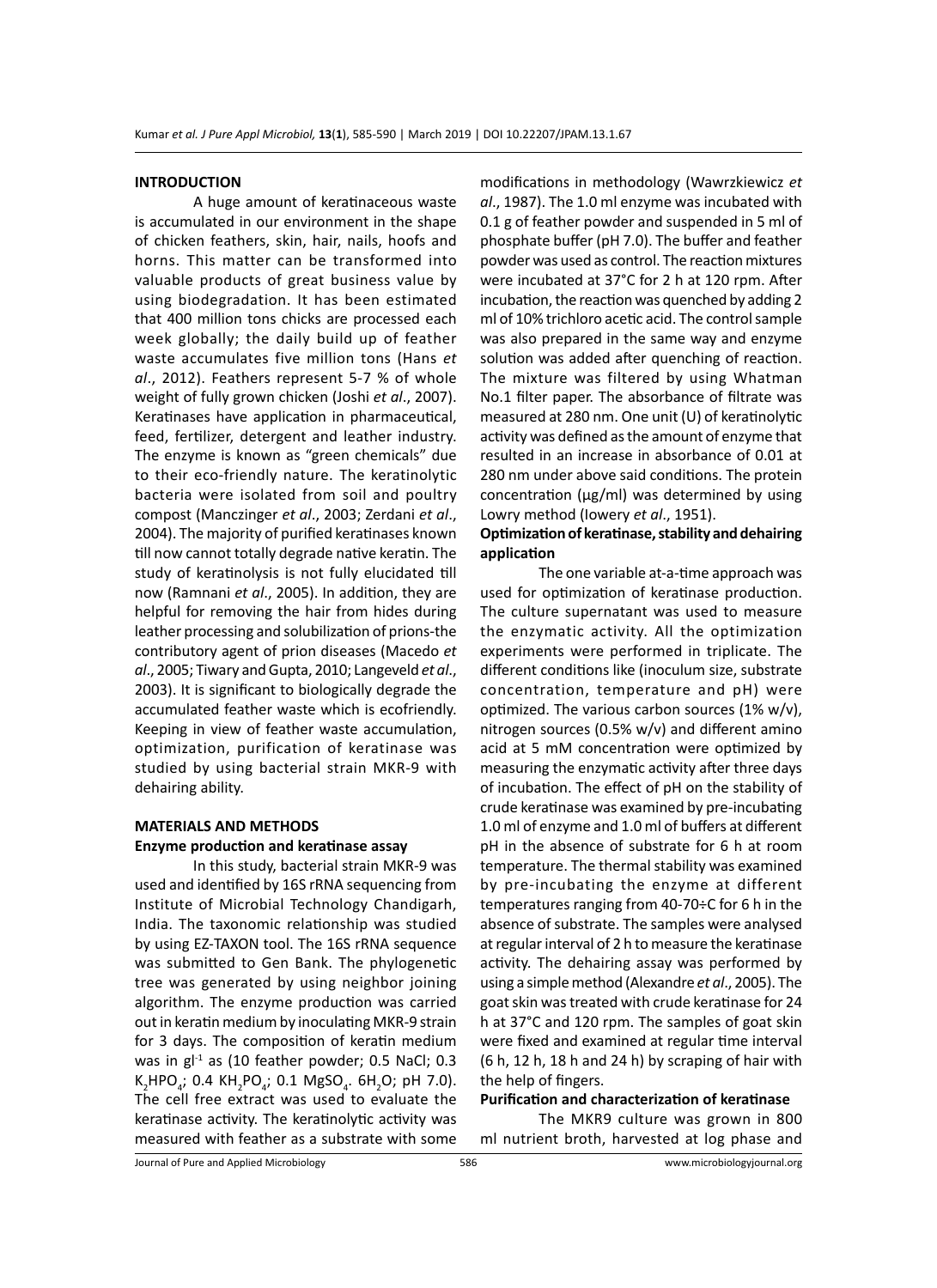washed twice with distilled water. The washed cells were transferred to 1liter production medium under optimized conditions. The crude extract was obtained by using a cold centrifuge. The precipitation of proteins from crude extract was carried out by ammonium sulphate (80% saturation). The precipitated proteins were harvested by cold centrifugation and suspended in 20 ml, 50 mM phosphate buffer (pH 7.0) and then dialyzed. The dialyzed protein was assessed for its keratinase activity and protein concentration. The further purification of crude keratinase was carried out by using Sephadex G-75 column (90 x 1.5 cm) chromatography at 4 °C. The column was equilibrated with 50 mM potassium phosphate buffer (pH 7.0). The 3 ml concentrated protein was loaded. The elutions of protein were carried out in cold condition with same buffer at flow rate of 30 ml/h. The eighty fractions (5.0 ml each) were collected and analyzed individually for protein concentration by measuring absorbance at 280 nm. The fractions with higher absorbance were analysed for keratinase activity and pooled together. The purity of protein was further confirmed by SDS-PAGE. During characterization, keratinase activity of purified enzyme was analysed at various pH, temperatures, different metal ions (5 mM) and different chemicals (5 mM).

#### **RESULTS AND DISCUSSION**

On the basis of 16S rRNA sequencing analysis, the culture was identified as *Bacillus anthracis* MKR-9 (KY798438). A distance based phylogenetic tree was constructed as shown in fig. 1(A). The optimization of keratinase production in the form of enzyme activity is shown in table 1. The maximum enzymatic activity (19.10  $\pm$  0.87 U/ml) was observed after 3 days of incubation. At 3 days of incubation, the maximum enzymatic activity was observed with 4 % inoculum size,  $1\%$  (w/v) substrate, 40°C, 7.0 pH and methionine, measured as 18.86 U/ml, 23.7 U/ml, 18.96 U/ml 30.33 U/ ml and 33.8 U/ml respectively. The keratinase production was suppressed in the presence of all used carbon and nitrogen sources. Other study shows similar results as keratin degradation varies with incubation time and maximum production was found with 4% inoculum size and neutral pH (Ramni and Gupta, 2004; Ramya *et al*., 2014; Brandelli *et al*., 2005). However, addition of carbon source decreases the keretinase production (Matikeviciene *et al*., 2011 and Kainoor *et al*., 2010). The stability of crude keratinase is shown in fig.1 (B). The crude keratinase was stable at 40°C and residual enzyme activity at 40, 50, 60 and 70°C recorded as 96%, 77%, 55% and 29%



**Fig. 1.** (A) Phylogenetic tree of MKR-9strain and (B) stability of crude keratinase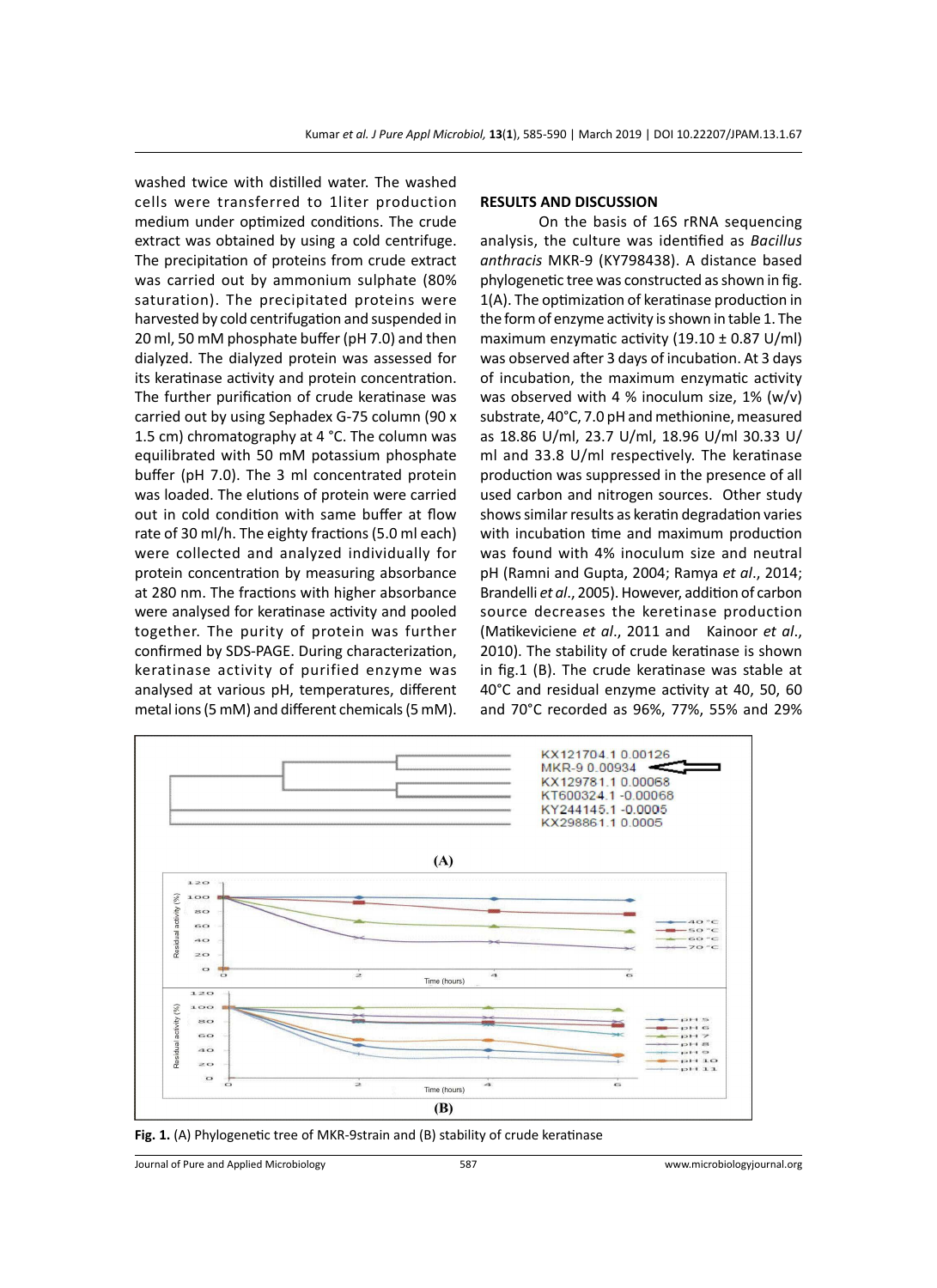respectively after pre-incubation of enzyme for 6 h. The keratinase was stable in wide range of pH, at pH 5.0, 6.0, 7.0, 8.0, 9.0, 10.0 and 11.0, the enzyme express 32 %, 75 %, 96 %, 80 %, 62 %, 34 % and 24 % residual activity respectively after preincubation for 6 h.

#### **Keratinase in dehairing application**

The action of crude keratinase in goat skin dehairing ability is shown in fig 2 (A). After beginning of dehairing at 6 h, 40 to 60% and 60 to 80% dehairing of goat skin was observed after 12 and 18 h of incubation respectively. The complete removal of hair from skin was observed after 24 h however, dehairing not occurred in case of control. In the present study, the dehairing ability was remarkable by using crude keretinase of *Bacillus anthracis* MKR-9. A *Bacillus subtilis* was reported with keratinase production and dehairing properties can be an alternative to sodium sulphide (Alexandre *et al*., 2005). Keratinase opens the straight beginning of enzymatic dehairing devoid of changes in the time of the usual tanning process. The removal of skin hair by using crude

keatenase is a valuable process as it avoids highpH effluents those occur in sulfide-using process, so it can be used at industrial level at 7.0 pH. The incubation time and 7 pH range is main feature of this enzyme which makes this enzyme an excellent applicant for dehairing, as it helps in industry tanning process.

### **Purification of keratinase**

After ammonium sulphate precipitation and dialysis, the total protein, enzymatic activity, specific activity, purification fold and yield (in perecentage) was measured as 65.21 mg, 18102 U, 277.59 U/mg, 3.75 fold and 84.19 % respectively. The partially purified keratinase was eluted through Sephadex G-75 column for further purification. A total of 80 eluted fractions were collected. The absorbance of 23rd, 24th and 25th eluted fractions was 2.641, 2.991 and 2.405 respectively at 280 nm. These fractions were mixed and analyzed. The protein content, enzyme activity, specific activity, yield and overall purification was measured as 16.38 mg, 9652 U, 589.25 U/mg, 44.89 % and 7.93 fold respectively



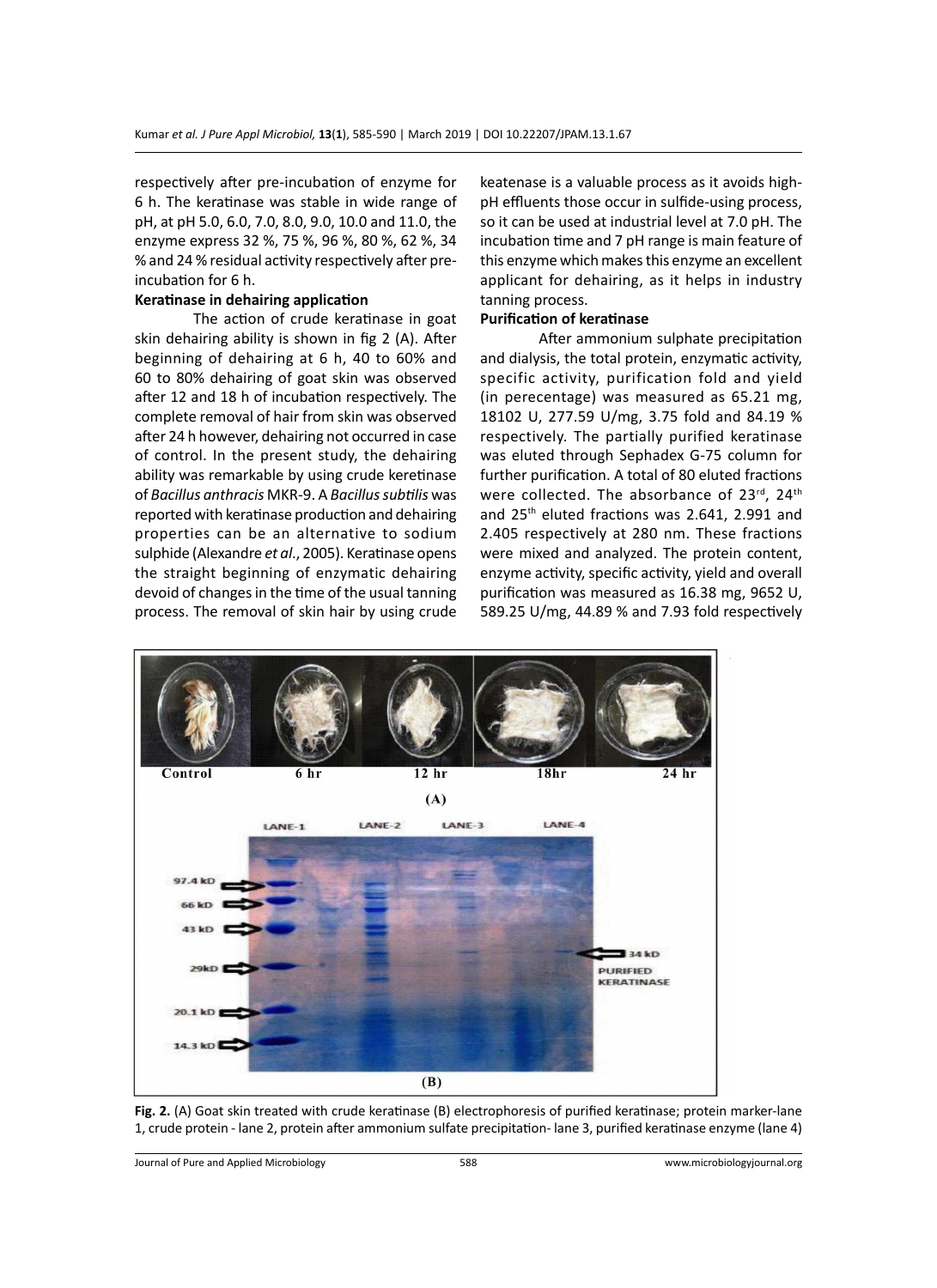**Table 1.** Optimization, characterization and purification scheme of keratinase

| At different time interval<br>$(1, 2, 3, 4, 5, 6, 7 \text{ days})$               | 4.96            | 7.8   | 19.1                        | 17.73 | 16.86                | 16.1          | 14.7  |                      |       |
|----------------------------------------------------------------------------------|-----------------|-------|-----------------------------|-------|----------------------|---------------|-------|----------------------|-------|
| At 3 <sup>rd</sup> day with different                                            | 12.67           | 15.48 | 23.7                        | 22.43 | 20.38                | 18.46         | 16.08 |                      |       |
| concentration<br>of feather (0.1%, 0.5%,                                         |                 |       |                             |       |                      |               |       |                      |       |
| 1.0%, 1.5%, 2.0%, 2.5%                                                           |                 |       |                             |       |                      |               |       |                      |       |
| and 3%)                                                                          |                 |       |                             |       |                      |               |       |                      |       |
| At 3rd day with different                                                        | 16.74           | 18.86 | 15.47                       | 10.85 |                      |               |       |                      |       |
| inoculum size<br>$(2\%, 4\%, 6\% \text{ and } 8\%)$                              |                 |       |                             |       |                      |               |       |                      |       |
| At 3rd day with 25°C, 30°C, 35°C,                                                | 10.66           | 14.8  | 16.46                       | 18.96 | 10.4                 | 6.2           |       |                      |       |
| 40°C, 50°C and 60°C                                                              |                 |       |                             |       |                      |               |       |                      |       |
| At $3^{rd}$ day with 5, 6, 7, 8                                                  | 10.86           | 16.96 | 30.33                       | 18.53 | 12.2                 |               |       |                      |       |
| and 9 pH<br>At different carbon source                                           | 29.12           | 20.46 | 19.46                       | 4.12  | 16                   | 12.46         |       |                      |       |
| (without carbon source,                                                          |                 |       |                             |       |                      |               |       |                      |       |
| dextrose, maltose, sucrose,                                                      |                 |       |                             |       |                      |               |       |                      |       |
| galactose and mannitole)                                                         |                 |       |                             |       |                      |               |       |                      |       |
| under above optimized<br>conditions                                              |                 |       |                             |       |                      |               |       |                      |       |
| At different nitrogen source                                                     | 28.46           | 12.69 | 21.9                        | 22.98 | 24.69                | 19.5          | 24.99 | 17.7                 | 21.82 |
| (without nitrogen source,                                                        |                 |       |                             |       |                      |               |       |                      |       |
| gellatin, peptone, casein,                                                       |                 |       |                             |       |                      |               |       |                      |       |
| urea, yeast extract, ammonium<br>chloride, beef extract and                      |                 |       |                             |       |                      |               |       |                      |       |
| tryptone) under above                                                            |                 |       |                             |       |                      |               |       |                      |       |
| optimized conditions                                                             |                 |       |                             |       |                      |               |       |                      |       |
| At different amino acid 21.6                                                     | 18.5            | 33.8  | 27.96                       | 1.63  | 31.7                 | 6.6           |       |                      |       |
| (without aa, alanine,                                                            |                 |       |                             |       |                      |               |       |                      |       |
| methionine, lucine,<br>asparagine, valine, cysteine                              |                 |       |                             |       |                      |               |       |                      |       |
| and tryptophan) under above                                                      |                 |       |                             |       |                      |               |       |                      |       |
| optimized conditions                                                             |                 |       |                             |       |                      |               |       |                      |       |
| Characterization of keratinase at different parameter ((Enzymatic activity U/ml) |                 |       |                             |       |                      |               |       |                      |       |
| At different temp (25°C, 30°C,                                                   | 11.33           | 21.09 | 45.06                       | 56.10 | 32.26                | 4.56          |       |                      |       |
| 35°C, 40°C, 45°C and 50°C)<br>At different pH (5, 6, 7, 8 and 9)                 | 12.13           | 25.10 | 62.36                       | 45.20 | 18.30                |               |       |                      |       |
| At different carbon source                                                       | 30.83           | 59.33 | 45.36                       | 4.13  | 12.66                | 17.36         | 13.6  | 19.9                 | 1.1   |
| (control, MgCl <sub>2</sub> , CaCl <sub>2</sub> , ZnCl <sub>2</sub> ,            |                 |       |                             |       |                      |               |       |                      |       |
| CuSO <sub>4</sub> , CoCl <sub>2</sub> , HgCl <sub>2</sub> , DMSO,                |                 |       |                             |       |                      |               |       |                      |       |
| PMFS)                                                                            |                 |       |                             |       |                      |               |       |                      |       |
| Purification scheme of keratinase                                                |                 |       |                             |       |                      |               |       |                      |       |
| Purification<br>step                                                             | Total           |       | Total<br>enzyme<br>activity |       | Specific<br>activity | Yield<br>(%)  |       | Purification<br>fold |       |
| protein<br>(mg)                                                                  |                 |       |                             |       | (U/mg)               |               |       |                      |       |
|                                                                                  |                 |       |                             |       |                      |               |       |                      |       |
|                                                                                  |                 |       | Units                       |       |                      |               |       |                      |       |
| Crude enzyme<br>Ammonium sulphate                                                | 289.65<br>65.21 |       | 21500<br>18102              |       | 74.23<br>277.59      | 100%<br>84.19 |       | 1<br>3.75            |       |
| precipitation                                                                    |                 |       |                             |       |                      |               |       |                      |       |
| Sephadex G-75                                                                    | 16.38           |       | 9652                        |       | 589.25               |               | 44.89 | 7.93                 |       |
| chromatography                                                                   |                 |       |                             |       |                      |               |       |                      |       |

Journal of Pure and Applied Microbiology 589 www.microbiologyjournal.org